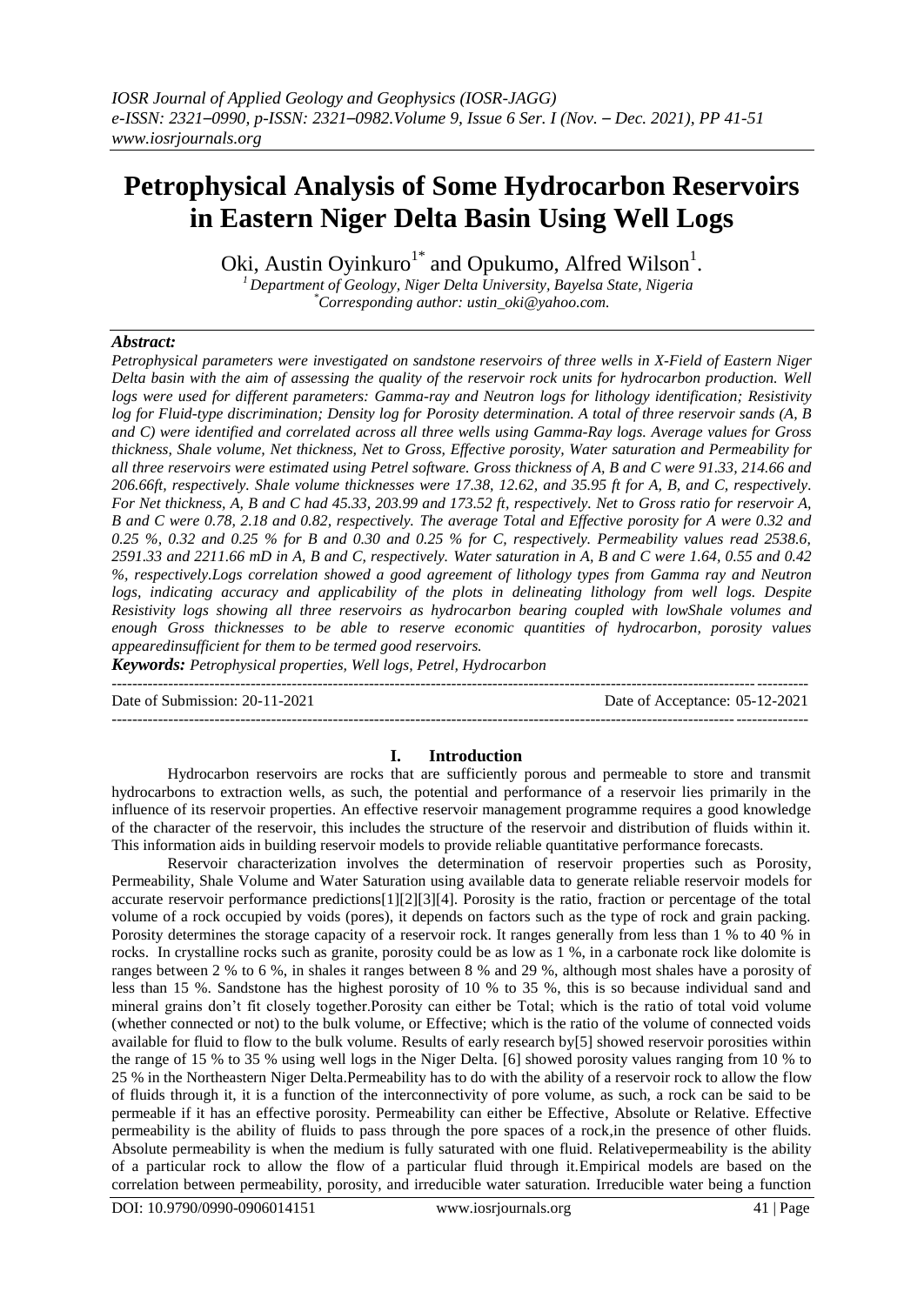of rock characteristics. Some of the most widely used models include [7] [8] [9] [10] [11]. Most of these models assume certain values for cementation factor and/or saturation exponent and are applicable to clean sand formations where conditions of residual water saturation exist.Fluid saturation is the fraction or percentage of pore space occupied by a particular fluid, a reservoir could be saturated by water  $(S_w)$  or hydrocarbons  $(1 - S_w)$ depending on its constituent fluid type. To determine the hydrocarbon saturation of a Formation the Water Saturation  $(S_W)$  must be known, a wrong estimation of the Water Saturation would result in inaccurate hydrocarbon reserve prediction[12]. Shale Volume distribution is one of the most important factors considered in Formation evaluation, since shale reduces effective porosity and permeability of the reservoir [13]. It causes uncertainties in Formation evaluation and could prevent proper estimation of hydrocarbon reserves [14].

Reservoir modelling is often associated with uncertainties due to inadequate understanding of reservoir properties leading to poor performance predictions. Reservoir properties are determined primarily by two techniques, either directly from core sample measurements in the laboratory or indirectly from wireline log measurements. Several researchers have successfully employed well log data for the determination of petrophysical properties of reservoir rocks.

This study is however based on the determination of petrophysical properties of a reservoir using well logs from the Eastern Niger Delta region of Nigeria, the study is borne out of the need to understand the character of reservoir in the area for more efficient Formation evaluation.

#### **II. Materials and Methods**

#### **(i) Geology of study area**

The location of study lies within the Niger Delta sedimentary basin of Southern Nigeria (Fig. 1). The Niger Delta basin is a prolific hydrocarbon province in West Africa.It is a clastic wedge with a thickness of 12 km at the centre spanning over a 75, 000 Sqkm area [15] [16]. It is bound on the Northwest by the Benin flank, on the East by the Calabar flank and extends into the Atlantic on the South [17]. The thick assemblage of sediments of the basin was developed by the side of a failed arm of a triple junction "RRR" system during the breakup of the South American and the African plates, which resulted in the opening of the Atlantic during the Late Jurrasic<sup>[18]</sup>. The basin is comprised of a single petroleum system known as the Akata-Agbada petroleum system, driven by a source rock, reservoir and seal all of which are generally accepted to have formed in the Mid Eocene [19].

Three lithostratigraphic units have been identified in the prograding Niger Delta, they are the Akata Formation representing a marine depositional environment with characteristic dark grey thick overpressured shales with plant remains. It is known to be the potential source rock of the Akata-Agbada petroleum system. Overlying the Akata Formation is the Agbada Formation, comprised of a sequence of sandstones and shales characteristic of transitional or deltaic depositional environment. The sandstones of the Agbada Formation are known to serve as good hydrocarbon reservoirs due to their porosity and pore connectivity. The uppermost and youngest lithostratigraphic unit is the Benin Formation.It consists chiefly of sandstones with a few intercalations of shales. The deposits of the Benin Formation depict a continental depositional environment. Very few hydrocarbon accumulations have been associated with the Benin Formation [20] [21][22].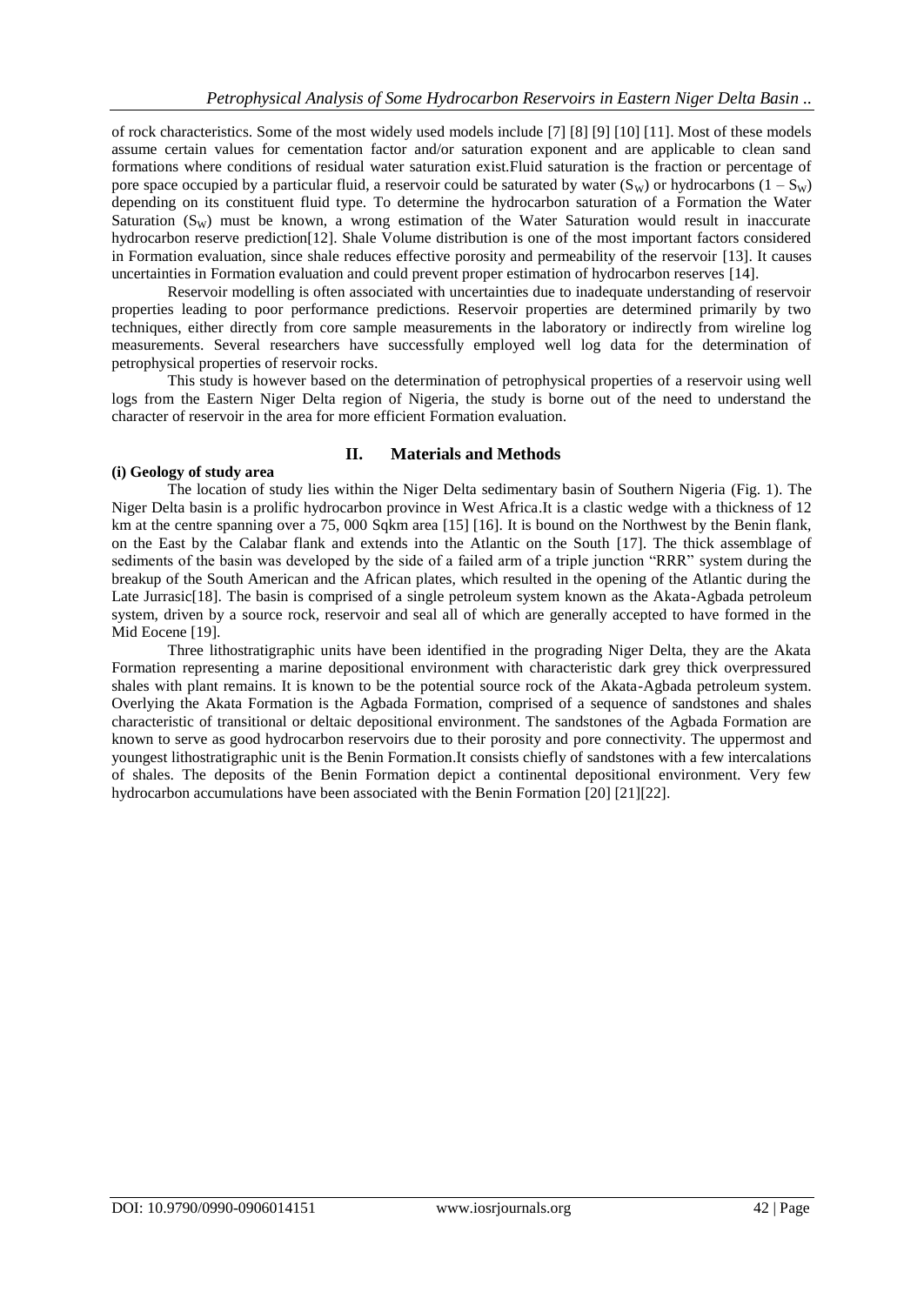

**Fig. 1** Map of study area

## **(ii) Study design**

Log data from three wells (F1, F2, F3)in Field "X" in the Eastern Niger Delta Basin was used for this study. Logs used include Gamma-ray, Resistivity, Neutron and Density.Log information were provided for depths of 5800ft to 7400ft for F1, 5800ft to 7400ft for F2 and 5800ft to 7000ft for F3, as such, F1 and F2 had similar depths, both deeper than F3. Schlumberger's Petrel 2014 version interpretation software was used to load, QC and analyze data. Lithologic discrimination was done using Gamma-ray and Neutron logs, water and hydrocarbon saturation was done using Resistivity log and reservoir porosity was determined using Density log.

## **(i) Lithofacies analysis**

## **III. Results and Discussion**

Lithology identification was achieved with the aid of the gamma ray log. The sand baseline and the shale baseline were determined for each of the wells. The sand baseline was selected as the highest mode GR occurrence at the lower spectrum while the shale baseline was selected as the highest mode GR occurrence at the higher spectrum. The sand/shale cutoff was selected as the mid-point between the sand baseline and the shale baseline for each well. Gamma ray values which deflect to the left of the established cutoff indicated clean sand while deflections to the right of the cutoff indicated shales. On this basis, lithology was identified across all the wells. The lithology identification was supported by the behavior of the neutron-density crossing. The neutron and density logs either overlap or cross in sandy intervals while in shales, there is a wide separation between these two logs. The larger the crossing between the neutron and density logs, the better the quality of the sand. After defining the lithologies based on color codes (yellow for sand, black for shale), the gamma ray motif was then used for correlation based on recognizable trends.

The results for the lithologies and correlation across all 3 wells is presented in Fig 2. Gamma ray logs revealed two lithologies of sand and shale from top to bottom in the three wells (Wells 1-3 represented in the Table 1 as F1-3). A total of three reservoirs (A, B and C) were identified and correlated across to other wells (Fig. 2). The reservoirs are bounded by layers of shales which serve as both seals and source rocks.Tables 1-3 show the results of petrophysical properties estimated for reservoir sands identified across the field using Petrel.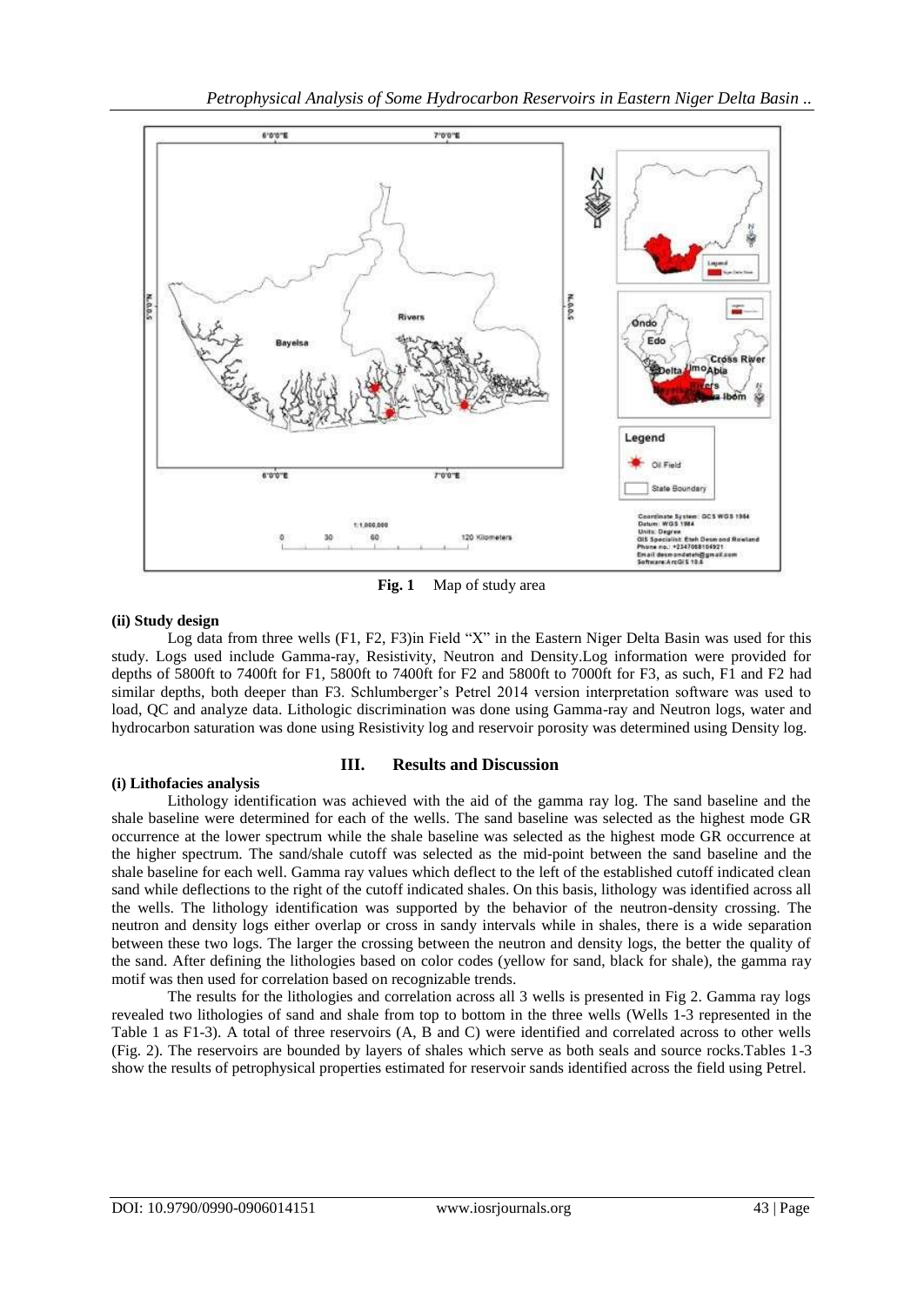

## **(ii) Gross thickness**

The gross thickness of a reservoir is the entire thickness from the top to the base of the reservoir. The thickness of the reservoirs varies from one well to the other across the field. The thickness of reservoir A is 68 ft in W1 well, 105 ft in W2, and 101 ft in W3 (Tables 1 to 3). Reservoir B has a thickness of 240 ft in W1 well, 225 ft in W2, and 179 ft in W3 well. Similarly, Reservoir C had varying thicknesses across all three wells. The thickness of reservoir C is 211ft in W1 well, 213 ft in W2 and 196ft in W3 well. On average, gross thickness of reservoir A is 91.33ft, 214.66ft for reservoir B and 206.66ft for reservoir C, respectively. The average gross thickness of the reservoirs show that reservoir B has the highest thickness while reservoir A has the lowest thickness. These results show that the reservoir sands are of sufficient thickness to hold hydrocarbons in economic quantities.

| Wells | Reservoir<br>Interval<br>(MDM) | Gross<br>theckness | Shale<br>volutne | Shake.<br>thickness<br>œ | Vet<br>fluckness. | NTG.     | Total<br>potesty | Effective<br>Porosity | Formation<br>Factor | In Water<br>Saturation | Water<br>Satura.<br>1xin | Permeabilit<br>vimD) | Found Type    | Fluid Contact (ft) | Pav.<br>Thrisness<br>m |
|-------|--------------------------------|--------------------|------------------|--------------------------|-------------------|----------|------------------|-----------------------|---------------------|------------------------|--------------------------|----------------------|---------------|--------------------|------------------------|
| F1    | 6070-8138                      | 68                 | 0.22             | 14.96                    | 53.04             | 0.78.    | 0.32             | 0.26                  | 0.00035             | 0.00054                | 0.50                     | 3014                 | Gas Oil Water | GOC-6114ft         | 44.00                  |
|       |                                |                    |                  |                          |                   |          |                  |                       |                     |                        |                          |                      |               | OWC-\$123ft        | 9.00                   |
| EZ.   | 6730-6840                      | 105                | 0.21             | 22.05                    | 12.95             | $0.71 -$ | 0.30             | 624                   | 0.00037             | 0.00044                | 0.42                     | 2313                 | Gas Oil Water | GOC=6775ft         | 45.00                  |
|       |                                |                    |                  |                          |                   |          |                  |                       |                     |                        |                          |                      |               | OWC=579EB          | 23.00                  |
| F3    | 6959-7060                      | 101                | 0.15             | 15.15                    | \$5.85            | 0.85.    | 0.35             | 6.27                  | 0.00042             | 0.00062                | 3.00                     | 2289                 | Water         | WUT                |                        |
| Avg:  |                                | 91.13              | 0.19             | 17.38                    | 45.33             | 0.78     | 0.32             | 0.25                  | 0.00038             | 0.00053                | 1.64                     | 2538.6               |               |                    | 94.50                  |

Table 1: Results of petrophysical evaluation for Sand A reservoir correlated across all 3 wells

#### Table 2: Results of petrophysical evaluation for Sand B reservoir correlated across all 3 wells

| Wells | Reservoir<br>Interval<br>(3DB) | Gross<br>thickness | Sluge<br>vettene | Shale<br>thickness<br>(ff) | Net<br>thicknes<br>2(2) | NTG  | Total<br>portesty | Effective<br>Poresty | ormation<br>Factor | In: Water<br>Saturation | Water<br>Satura<br>tion | Permeabilit<br>v(mD) | Find Type     | Fluid Contact<br>(MDH)<br><b>CONTRACTOR</b> | Pat<br>Thicknes |
|-------|--------------------------------|--------------------|------------------|----------------------------|-------------------------|------|-------------------|----------------------|--------------------|-------------------------|-------------------------|----------------------|---------------|---------------------------------------------|-----------------|
|       | 6430-6670                      | 540                | 0.07             | 16.8                       | 232.42                  | 0.96 | 0.30              | 0.20                 | 0.00032            | 0.000406                | 0.28                    | 3222                 | Gas Oil Water | GOC-6537 ft                                 | 107.00          |
|       |                                |                    |                  |                            |                         |      | The Fifther       |                      |                    |                         |                         |                      |               | OWC-6639ft                                  | 102.00          |
|       | 7225-7450                      | 225                | 0.03             | 6.75                       | 214.49                  | 0.91 | 0.37              | 0.                   | 0.00054            | 0.000442                | 0.61                    | 3354                 | Oil Water     | OWC-73126                                   | \$7.00          |
| F3.   | 7408-7537                      | 175                | 0.08             | HЛ                         | 165.06                  | 0.94 | 0.59              |                      | 0.00044            | 000522                  | 0.70                    | 2198                 | On Water      | OWC=74866                                   | 78.00           |
| AVE.  |                                | 214.66             | 0.06             | 12.623                     | 203.99<br>.             | 2.81 | 0.32              | 0.25                 | 0.0005             | 0.000457                | 0.55                    | 2591.33              |               |                                             | 124.67          |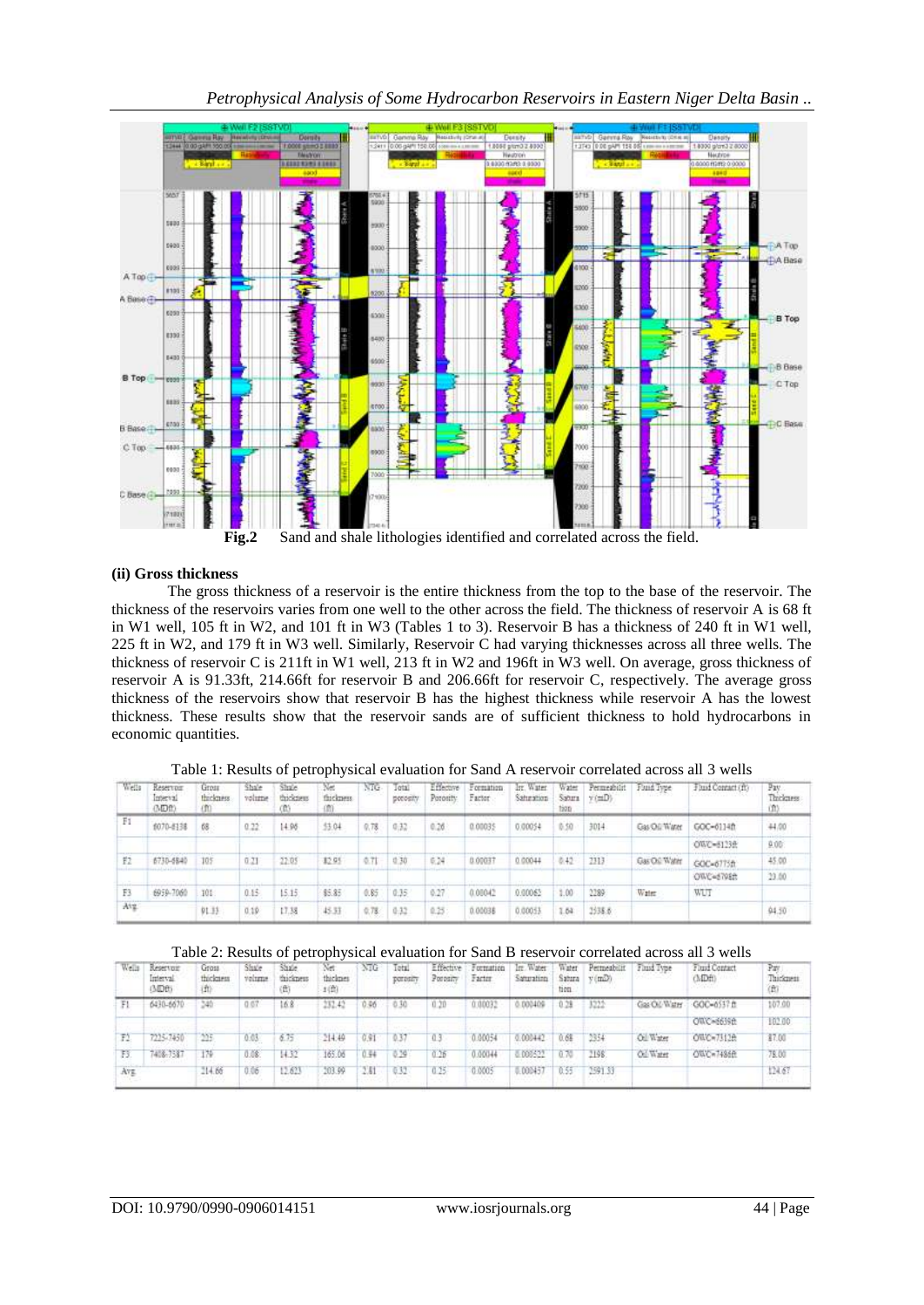| Web. | Keservatt<br>Interval<br>MD#1 | Gross<br>thickness<br>曲 |      | thickness | Net.<br>thicknes<br>1(ff) | NTG  | Total<br>potent | Effective<br>Potosity: | Formation<br>Farter | In Water<br>Saturation | Water<br>Sahira<br>tion | Permeabilit<br>v(mD) | Fluid Type | Fluid Contact (ft) | Pay<br>Thickne<br>曲 |
|------|-------------------------------|-------------------------|------|-----------|---------------------------|------|-----------------|------------------------|---------------------|------------------------|-------------------------|----------------------|------------|--------------------|---------------------|
|      | 6759-6960                     | 211                     | 0.18 | 37.98     | 163.18                    | 0.82 |                 | 0.26                   | 0.00052             | 0.00035                | 230                     | 2247                 | Oil-Water  | OWC-89200:         | 161.00              |
| E2.  | 7557-7770                     | 213                     | 0.19 | 40.47     | 181.44                    | 0.81 | 0.29            | 0.24                   | 0.00058             | 0.00047                | 0.72                    | 2045                 | Oil Water  | OWC-7585B          | 28.00               |
|      | 7636-7832                     | 106                     | 0.15 | 20:40     | 175.95                    | 685  |                 |                        | 0.00033             | 0.00049                | 0.24                    | 2943                 | Oil Water  | OWC-77810          | 145.00              |
| Avg  |                               | 105.66                  |      | 35.95     | 173.53                    | 0.82 |                 | 25                     | B.00047             | 0.00043                | 842                     | 2211.66              |            |                    | 11133               |

GDT – Gas Down To; WUT – Water Up To; OWC – Oil Water Contact; GOC – Gas Oil Co



Fig. 3: Average gross thickness for three reservoir intervals in wells W1-3

## **(iii) Shale volume (Vsh)**

Shale volume is the amount of shale contained within the reservoir. The higher the shale content the poorer the reservoir quality to yield hydrocarbons. This is because shale acts as a barrier to hydrocarbon flow. In Reservoir A shale volume is 0.22 in W1, 0.21 in W2 and 0.15 in W3 well. In reservoir B, shale volume is 0.07, 0.03, and 0.08 in wells W1, W2 and W3,respectively. Meanwhile shale volume in reservoir C is 0.18 in W1 well, 0.19 in W2 well and 0.15 in W3 well, which translates to a shale thickness inReservoir A of 14.96 ft, 22.05 ft and 15.15 ft in wells W1, W2, and W3, Reservoir B wells 1, 2 & 3 had shale thicknesses of 16.8 ft, 6.75ft, 40.47ft and Reservoir C had shale thicknesses of 37.98 ft, 40.47 ft and 29.40 ft in W1, W2 and W3, respectively. On average, shale volume thickness is 17.38 ft in Reservoir A, 12.62 ft in Reservoir B and 35.95 ft in Reservoir C.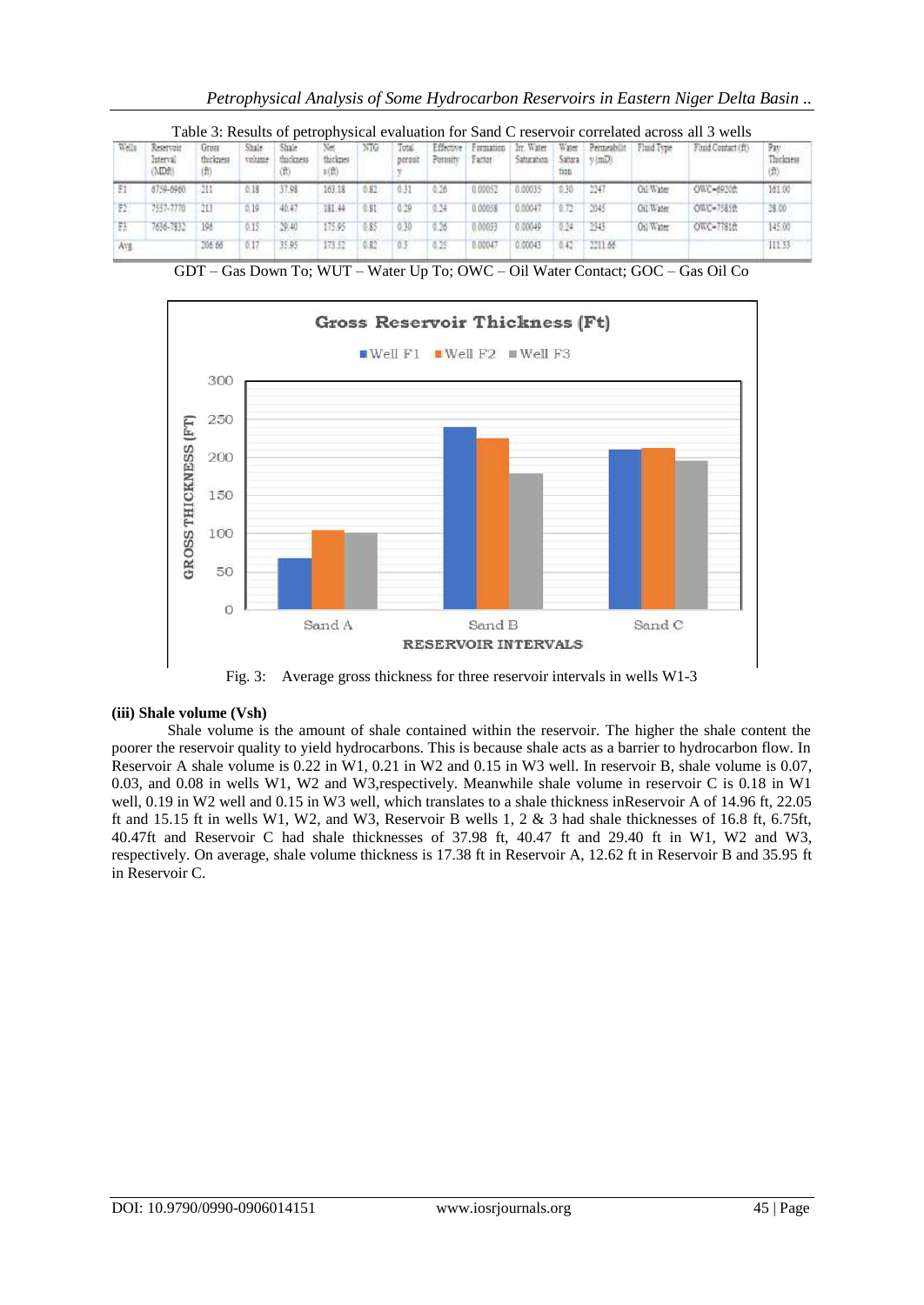

*Petrophysical Analysis of Some Hydrocarbon Reservoirs in Eastern Niger Delta Basin ..*

Fig. 4: Shale volume calculated for three reservoir intervals and correlated across all three wells



Fig. 5: Average gross thickness for three-reservoir intervals in wells W1-3

# **(iv) Net thickness**

The reservoir Net Thickness is the proportion of the clean sand in the reservoir. It is obtained after the Shale volume is removed from the Gross thickness of the reservoir. The Net Thickness for Reservoir A in wells W1, 2 and 3 are 53.04 ft, 82.95 ft and 85.85 ft, respectively. Reservoir B has Net thicknesses of 232.42 ft, 214.49 ft and 165.06 ft for wells W1, 2 and 3. Reservoir C has a Net thickness of 163.18 ft for well W1, 181. 44 ft for well W2 and 175.95 ft for well W3. The average Net thickness for Reservoir A, B and C are 45.33 ft, 203.99 ftand 173.52 ft.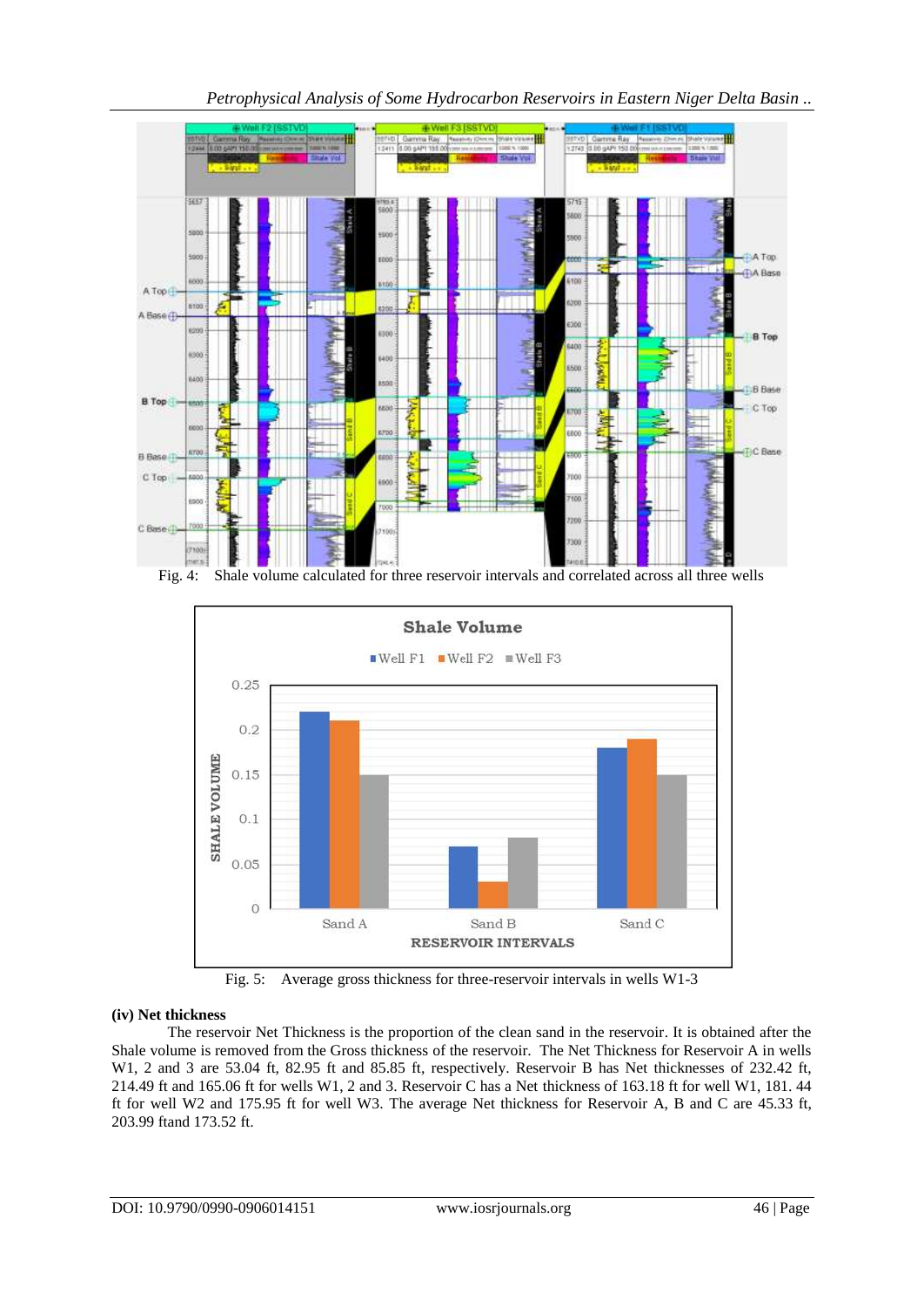

Fig. 6: Average Net Reservoir thickness for three reservoir intervals in wells W1-3

## **(v) Net to Gross**

The Net to Gross is the thickness of the clean sand (net sand thickness) divided by the total gross thickness of the reservoir. The Net to Gross gives an indication of the total amount of the reservoir section that can produce fluids. The larger the Net to Gross value (in percentage), the better the quality of the reservoir. For Reservoir A, Net to Gross ratio is 0.78% in W1, 0.71 % in W2 and 0.85 % in W3 well. For Reservoir B, the value of Net to Gross is 0.96 %, 0.91 % and 0.94 % in wells W1, W2 and W3,respectively. Similarly, for Reservoir C, the net to gross has values of 0.82% in W1, 0.81 % in W2 and 0.85 % in W3 well. The average net to gross ratio for reservoir A, B and C are 0.78 %, 2.18 % and 0.82 % respectively.

# **(vi) Porosity**

Total porosity is the sum total of both the interconnected pores and the isolated pores. The Effective porosity is the sum of all the interconnected pore throats, it is the porosity relevant in hydrocarbon production. The estimated Total and Effective Porosities are 0.32 %, 0.30 %, 0.35 % and 0.26 %, 0.24 %, 0.27% in W1, W2 and W3 wells, respectively for Reservoir A. For Reservoir B, Total and Effective Porosities are 0.30 % and 0.20 % for well W1, 0.37 % and 0.30 % for W2, 0.29 % and 0.26 % for well W3. Similarly, for Reservoir C, Total Porosity is 0.31 %, 0.29% and 0.30% while Effective Porosity is 0.26 %, 0.24 % and 0.26 % for wells W1, W2 and W3, respectively. The average Total and Effective porosities for Reservoir A are 0.32 % and 0.25 %. 0.32 % and 0.25 % for Reservoir B and 0.30 % and 0.25 % for Reservoir C, respectively. Reservoir classification based on porosity according to [23] placesporosity measurements less than 5 % as negligible, between 5-10 % as poor, 11 - 20% as good, 20- 30% as very-good and more than 30 as excellent. Based on this classification scheme, the Total and Effective porosity recorded from Reservoirs A, B and C not sufficient for good reservoirs.



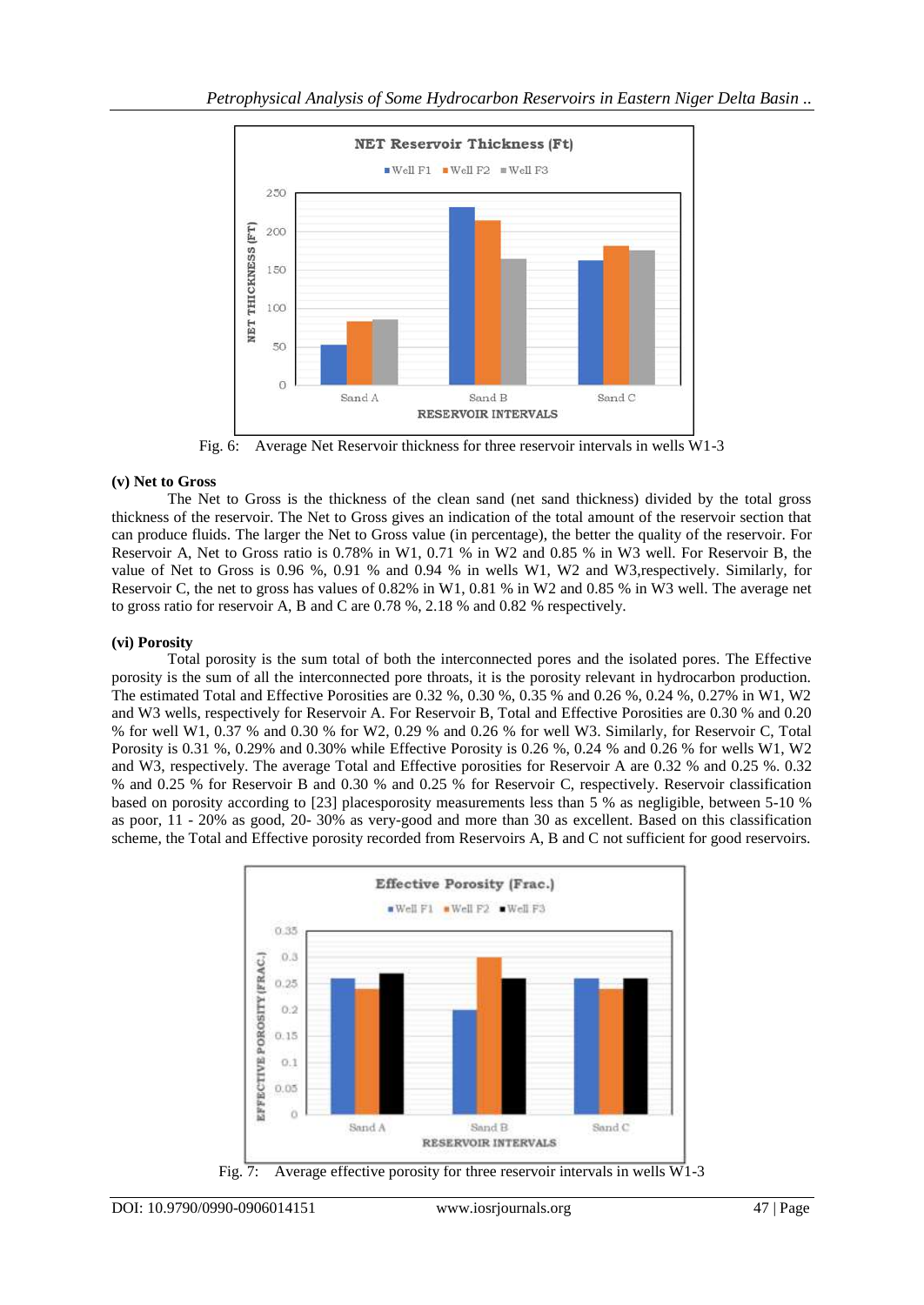

Fig. 8: Effective Porosity calculated for three reservoir intervals in wells W1-3

# **(vii) Fluid type**

In a reservoir rock, three types of fluids are commonly found in the pores. The fluids can either be gas, oil, water (fresh or brine) or a combination of two or the entire three fluid phases. The resistivity log was used to determine the presence of oil and water in the reservoirs because oil is much more resistive, and water is less resistive. Hence a sharp increase in the resistivity log measurement indicated the presence of an oil–water contact in the reservoir. Density and neutron is also used to determine gas, oil and water. A decrease in density and an increase neutron contrast is an indication of a gas zone while a decrease in neutron and a small increase in density record indicate oil or water bearing zone.In this study, Reservoir A is gas, oil and water bearing in wells W1, W2 and oil and water bearing in well W3. Reservoir B is gas, oil and water bearing in W1, oil and water bearing in W2 and W3 well. Meanwhile, in Reservoir C, wells W1, W2 and W3 are oil and water bearing. These results show that all the reservoir intervals are hydrocarbon bearing.

# **(viii) Water Saturation**

The WaterSaturation in the reservoirs were determined using the Archie's equation. Water Saturation calculated for Reservoir A is 0.50 % in W1 well, 0.42 % in W2 and 1.0% in W3 well. For Reservoir B, Water Saturation is 0.28 % in W1, 0.68% in W2 and 0.55 % in W3 well. While in Reservoir C, Water Saturation values are 0.3 %, 0.72 % and 0.24 % in wells W1, W2 and W3,respectively. Average Water Saturation in Reservoir A, B and C is 1.64 %, 0.55 % and 0.42 %, respectively. These results show that Reservoir A has the highest Water Saturation while Reservoir C has the least Water Saturation.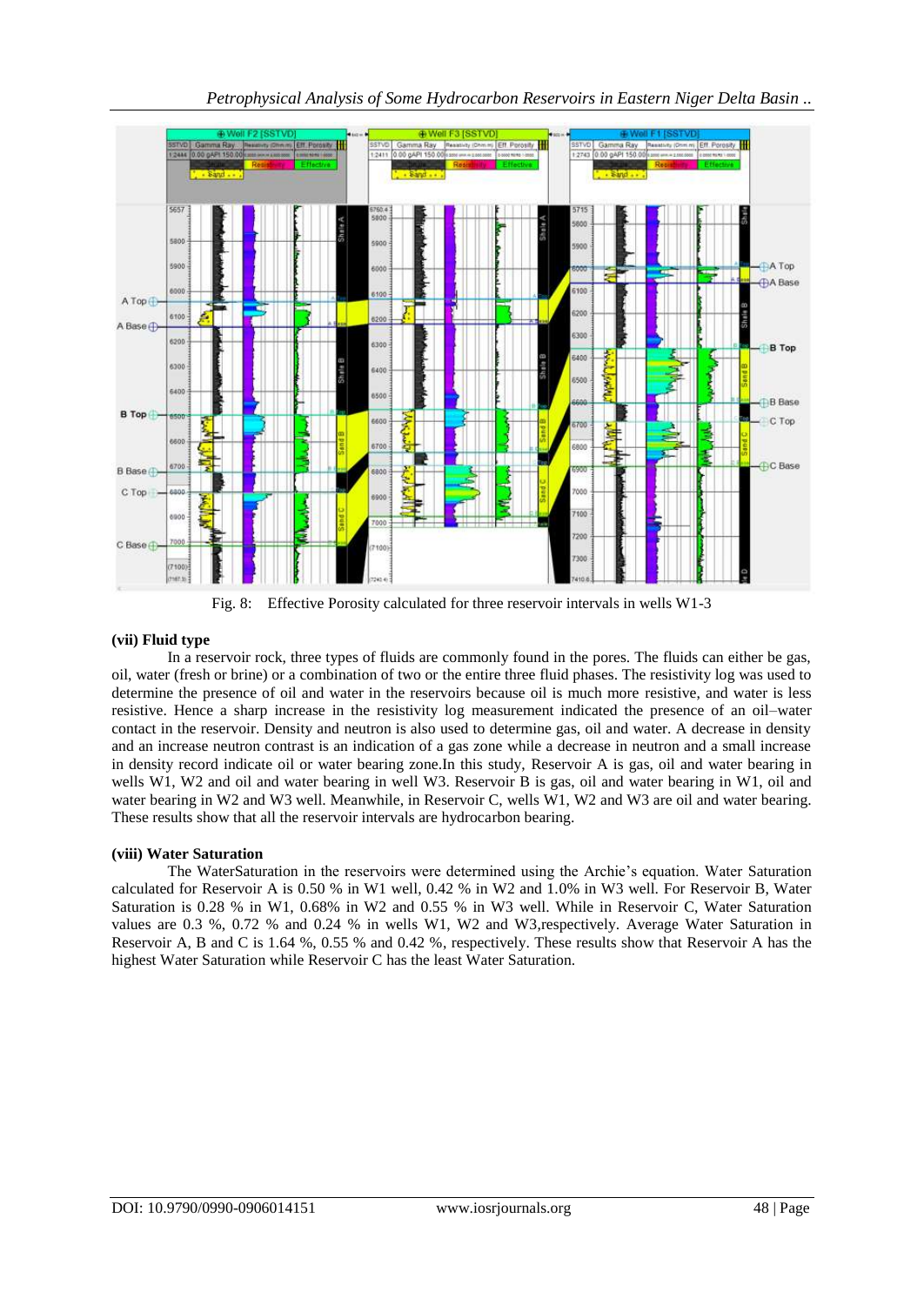

*Petrophysical Analysis of Some Hydrocarbon Reservoirs in Eastern Niger Delta Basin ..*



Fig. 10: Water Saturation calculated for three reservoir intervals in wells W1-3

## **(ix) Permeability**

Permeability is the ability of fluids to flow through a reservoir rock. Results show the Permeability for Reservoir A is 3014 mD in W1 well, 2313 mD in W2 and 2289 mD in W3 well. For Reservoir B, permeability is 3222 mD, 2354mD and 2198 mD in W1, W2 and W3 wells, respectively. Meanwhile for Reservoir C, permeability values are 2247 mD, 2045 mD and 2343mD in wells W1-3 respectively. On average, permeability values are 2538.6 mD, 2591.33 mD, and 2211.66mD in Reservoirs A, B, and C, respectively.

[23] classification of reservoir quality based on permeability values are as follows; < 10mD (poor to fair), >10-50 mD (moderate), >50-250 mD (Good), >250-1000 mD (very good) and >1000 mD (excellent). Based on this classification scheme, Reservoir's A, B and C can be classed as excellent reservoirs, as such, they are capable to allow flow of hydrocarbon to wells in economic quantities.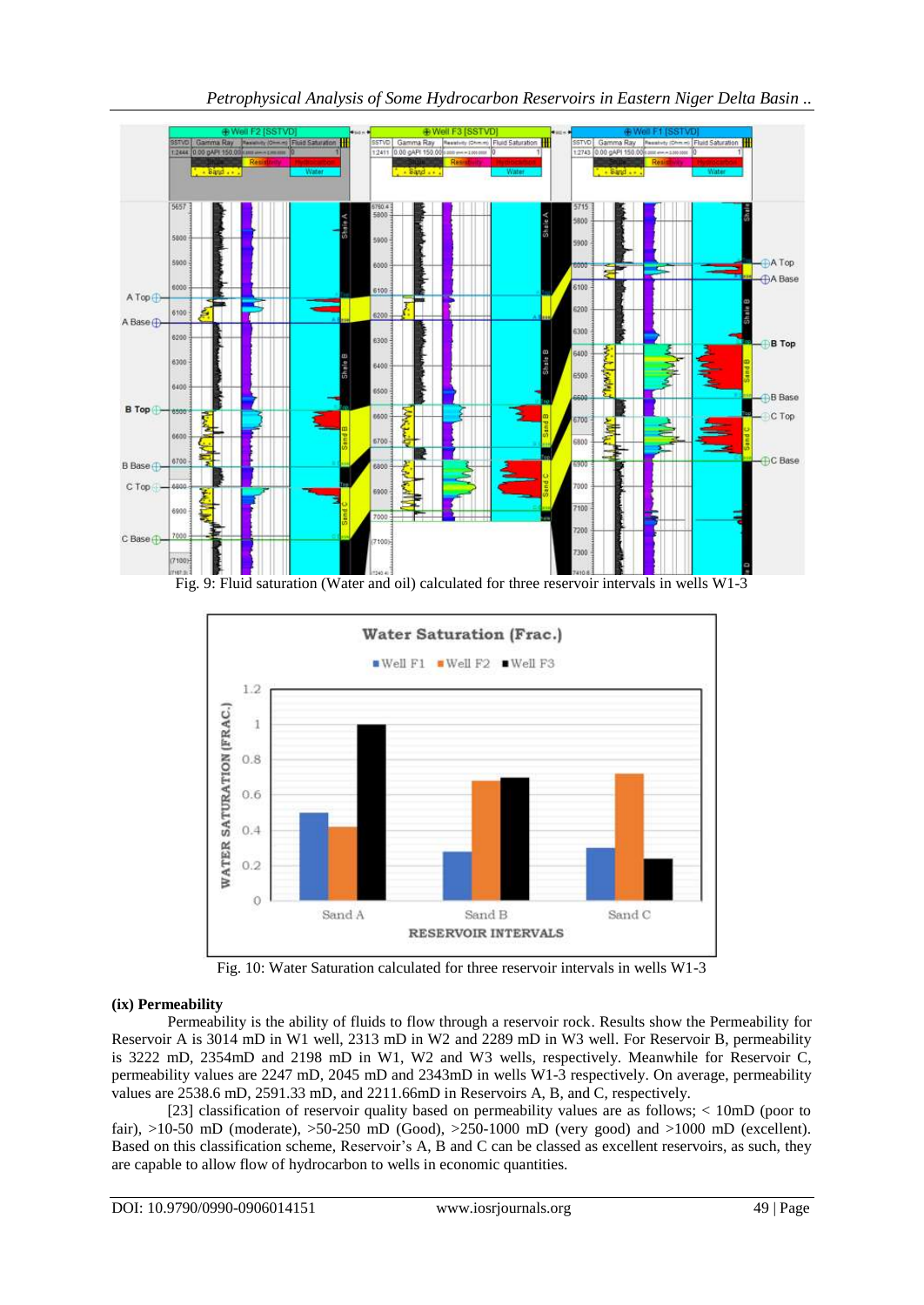

*Petrophysical Analysis of Some Hydrocarbon Reservoirs in Eastern Niger Delta Basin ..*

Fig. 11: Permeability calculated for three reservoir intervals in wells W1-3



Fig. 12: Permeability calculated for three reservoir intervals in wells W1-3

# **IV. Conclusions**

In this study, the petrophysical characteristics of three reservoir sands (A, B, and C) were analyzed using well logs obtained from three hydrocarbonwells (W1, W2, and W3) in X-field in the Eastern Niger Delta Basin. Consequently, the following conclusions have been drawn.

Results from Gamma ray logsand Neutron logs showed a good correlation of lithologies in the three wells. This demonstrates accuracy and applicability of the plots in delineating lithology from well logs.

For the three reservoir sands (A, B, and C) identified, B is most proficient to yield high amounts of hydrocarbon because of its low Shale volume and consequent high Net thickness. However, reservoir classification based on porosity according to [23] places the Total and Effective porosity recorded from A, B and C not sufficient for good reservoirs.